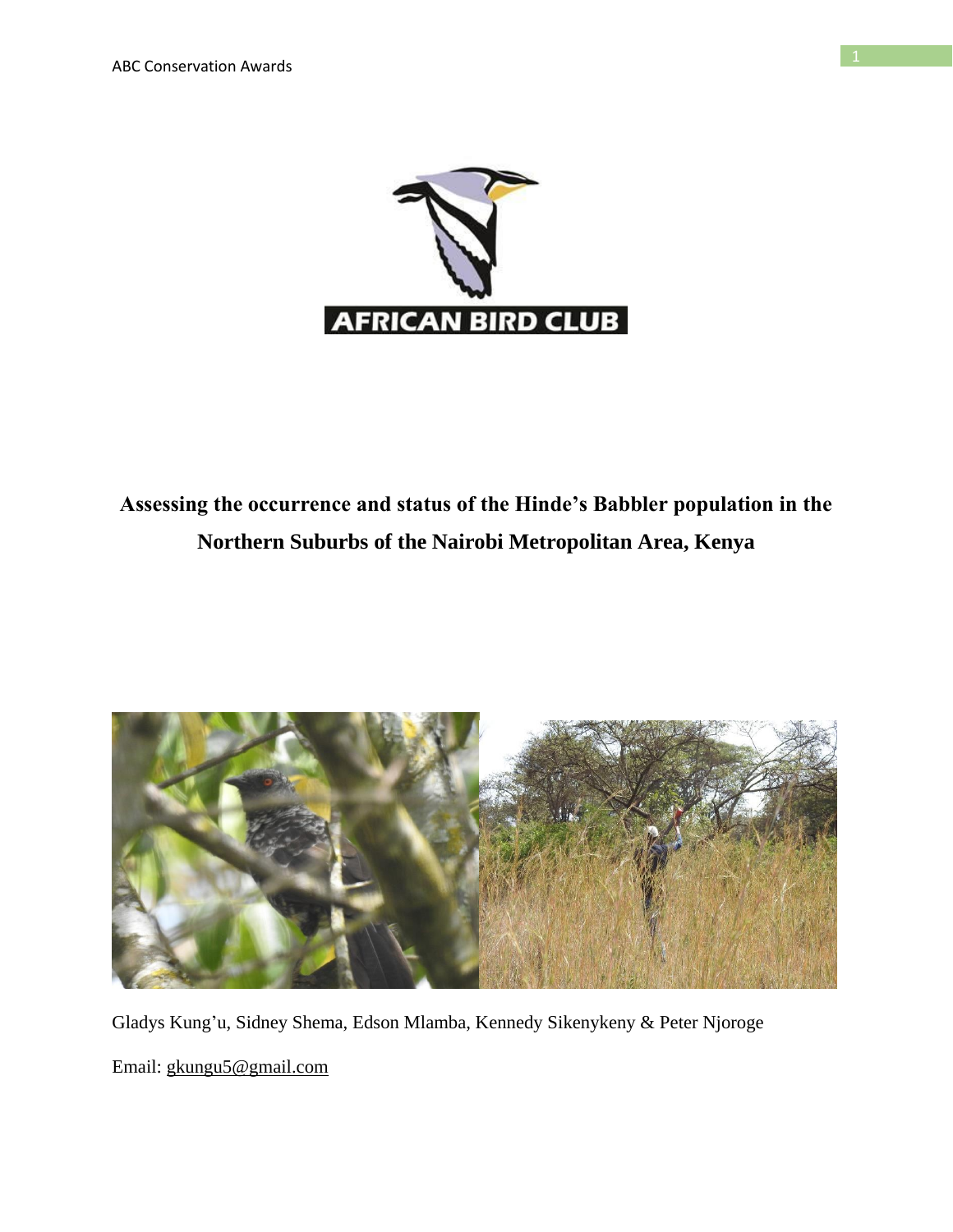#### **INTRODUCTION**

Hinde's Babbler*Turdoides hindei* is a globally vulnerable Kenyan Endemic associated with thickets at the edges of farmlands and along rivers with some vegetation cover. The current global estimate of the Hinde's Babbler population has it at the lower end of the range between 1500-5600 individuals (BirdLife International 2017, Shaw et al. 2014). This declining population occurs in small fragmented clusters at the foot hills of the agricultural rich and highly populated areas of the Aberdare Ranges and Mt. Kenya – that is Mukurweni and Kianyaga Valleys respectively. Other outlying babbler populations have been recorded in Ol Donyo Sabuk and Thika (BirdLife International, 2017), Meru National Park and adjacent Nyambeni Hills to the North, the Mumoni Hills and Kitui to the East and South and finally Machakos to the South (Birdlife International 2017, Habel et.al 2015, Shaw et.al 2013, Bennun and Njoroge 2000, Njoroge et al. 1998). Until recently, the Hinde's Babbler known distribution in Kenya did not include Nairobi Metropolitan Area. This changed in February 2017 when birders Carter, S. and Guarnieri, D. saw two Hinde's Babbler individuals while bird-watching at the University of Nairobi's Kabete Field Station Farm (*pers.com-KenyaBirdsNet Yahoo Group*). The sighting marked the first official record of the species in Nairobi. Similarly, Sidney Shema further reported breeding evidence of the babblers at the same field station after seeing and photographing a juvenile in a group of 4 adults (*pers.com-KenyaBirdsNet Yahoo Group 2017*). Although Nairobi metropolitan is undergoing rapid urbanization, this discovery is not surprising because there still remains a decent area with coffee farms and vegetated river-lines suitable for the Hinde's Babbler. The Birdlife International species data fact sheet for Hinde's Babbler shows that the species is possibly extinct in the areas between Thika and Nairobi. This gap underpins the need to assess and document the existence of this Kenyan endemic and globally threatened bird at the Nairobi metropolitan area, to assist in updating its distribution map and consequently inform the need of conserving these habitats. Furthermore, given that the newly discovered territory of the Hindes' Babbler serves as a dormitory corridor for the population working in Nairobi City, and is thus undergrowing massive land use change from large scale coffee farming to real estate, the need to gather information about its existence in this area cannot be emphasized more. Following these reports therefore, this project attempted to comprehensively assess the occurrence of the Hindes' Babbler in the Nairobi Metropolitan area – between Ruiru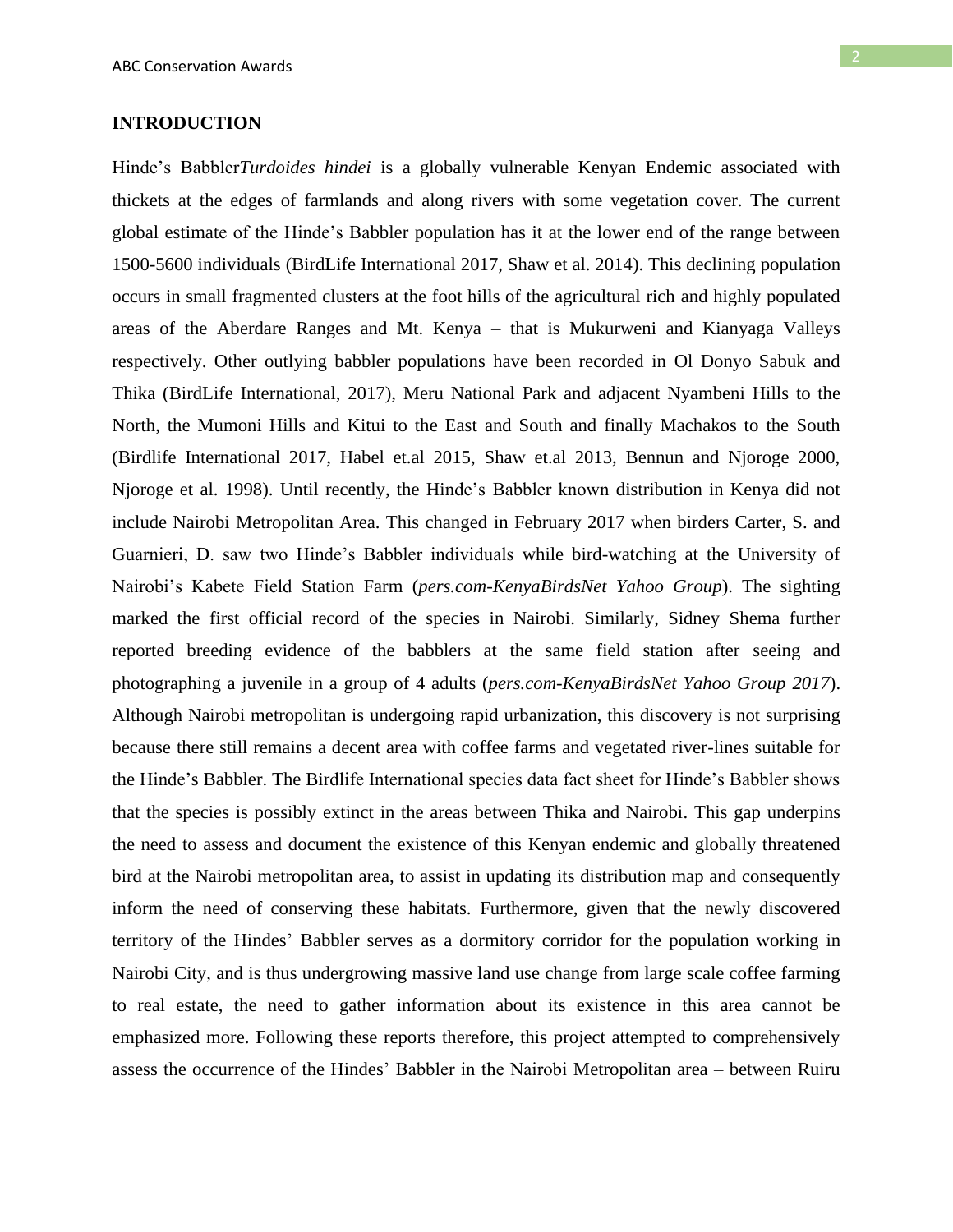Town and Nairobi City to provide up-to-date information of how many Hinde's Babbler groups are present as well as an estimate of their population.

#### **METHODS**

Hindes' babbler surveys were done in the area between the periphery of Thika town and Nairobi City. Since the Hinde's babbler is closely linked to dense thickets bordering river valleys and edges of coffee farms, we concentrated on areas with such topography and land use. Using google earth, we subdivided the area of study into six regions (see appendix 2). These regions were chosen either due to the presence of coffee farms and river valleys or fallow land colonized by thickets, but close to the river valleys. To maximize the detection of this species, a tape recording of its call was played for 1-2 minutes at the beginning of each transect and thereafter at intervals of 50 meters. Upon detection of the Hindes' babbler the size and composition of each group was recorded. We also noted down the habitat features of each location where the babblers were detected.



**Figure 1: Map of the known geographical distribution of Hindes' babbler in Kenya according to Birdlife International and the area of study for this project.**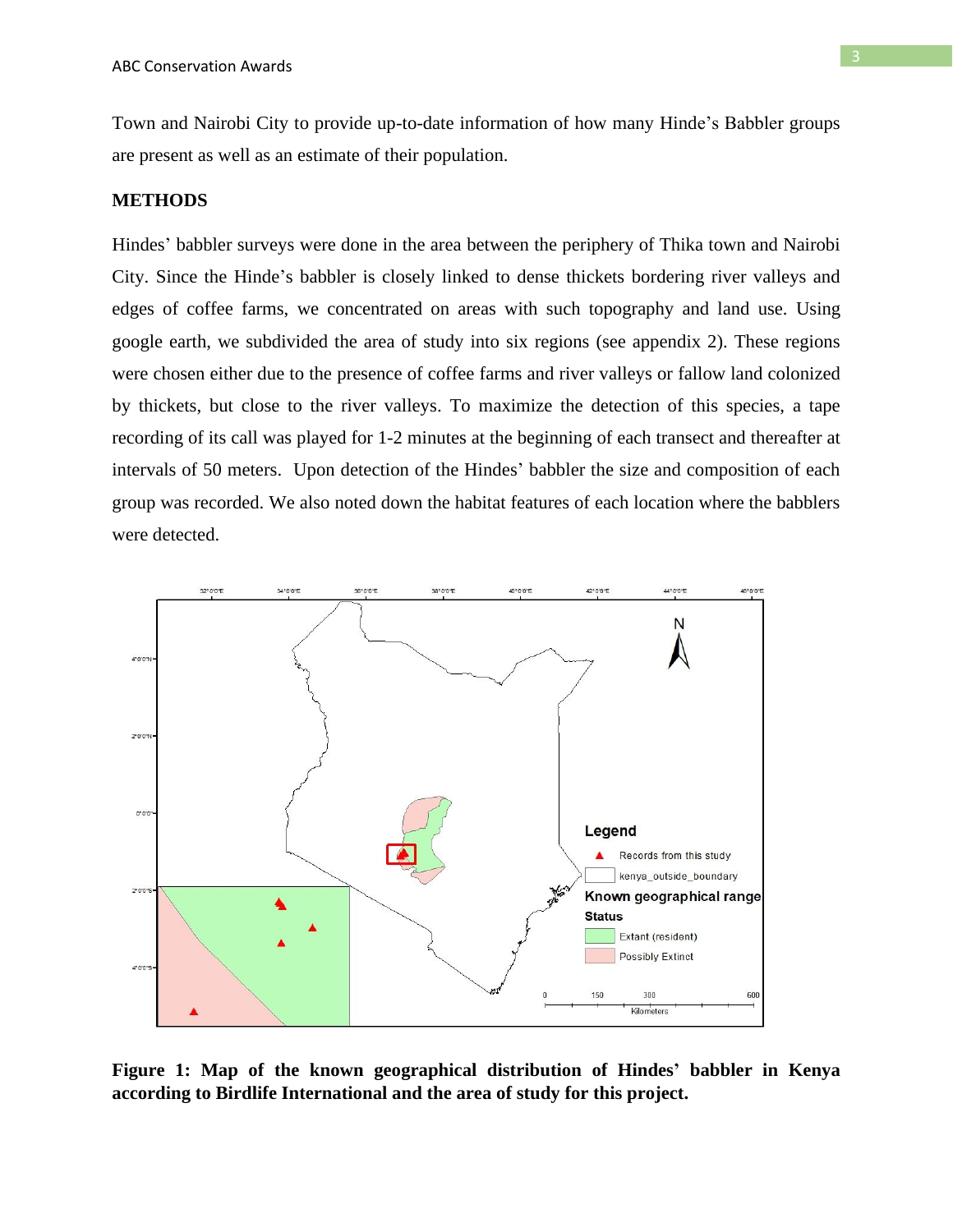### **MAIN FINDINGS**

We detected a total of six Hindes' babbler groups with an average of two individuals per group. Although it was not easy to characterize the composition of most of the group members due to the dense bushes or brief show up, we positively identified a young Hindes' babbler in one of the groups. The presence of a juvenile indicates that the groups are breeding successfully. Groups were either found on dense riparian thickets along the river (four groups) or dense bushes at the edge of coffee farms (see Table 1).

|         | Number of      | <b>Vegetation</b>                                                                      |            |           |                 |                                                                                                                                                                                                                                              |
|---------|----------------|----------------------------------------------------------------------------------------|------------|-----------|-----------------|----------------------------------------------------------------------------------------------------------------------------------------------------------------------------------------------------------------------------------------------|
|         | individuals    | type                                                                                   | Latitude   | Longitude | <b>Altitude</b> | <b>Notes</b>                                                                                                                                                                                                                                 |
|         |                | Riparian                                                                               |            |           |                 |                                                                                                                                                                                                                                              |
|         |                | thickets along                                                                         |            |           |                 |                                                                                                                                                                                                                                              |
|         |                | the Chania                                                                             |            |           |                 | One adult and one of                                                                                                                                                                                                                         |
| Group 1 | $\overline{2}$ | River valley                                                                           | $-0.9995$  | 36.985264 | 1559            | unknown age (seen briefly).                                                                                                                                                                                                                  |
| Group 2 | 3              | Dense bush<br>along the<br>Chania River<br>valley                                      | $-1.00092$ | 36.986007 | 1549            | Fairly unresponsive to<br>callbacks despite having a<br>juvenile in the group. They<br>were busy feeding and<br>almost completely ignored<br>the callbacks.                                                                                  |
|         |                | <b>Fallow field</b>                                                                    |            |           |                 |                                                                                                                                                                                                                                              |
|         |                | along the                                                                              |            |           |                 | Responded very                                                                                                                                                                                                                               |
|         |                | Chania River                                                                           |            |           |                 | aggressively to the                                                                                                                                                                                                                          |
| Group 3 | $\overline{2}$ | valley.                                                                                | $-1.00343$ | 36.988285 | 1554            | callbacks.                                                                                                                                                                                                                                   |
| Group 4 | 1              | Individual<br>along a dense<br>hedgerow<br>(Lantana<br>camara).                        | $-1.03482$ | 36.987119 | 1560            | Very briefly responded<br>vocally to the callback and<br>then went silent and refused<br>to emerge from cover.<br>Possibly a female<br>incubating egg or an<br>individual intimidated by<br>the sound of the large group<br>in the callback. |
|         |                | Dense bush<br>at the edge of<br>Chania<br>Coffee                                       |            |           |                 |                                                                                                                                                                                                                                              |
| Group 5 | 1              | Estate.                                                                                | $-1.02189$ | 37.014137 | 1528            | Very responsive to call back                                                                                                                                                                                                                 |
| Group 6 | 3              | Dense moist<br>indigenous<br>riparian bush<br>at the edge of<br>a large coffee<br>farm | $-1.09387$ | 36.91197  | 1587            | Very responsive to<br>callbacks                                                                                                                                                                                                              |

**Table 1: Meta information on the Hindes' babbler groups that were recorded in this study**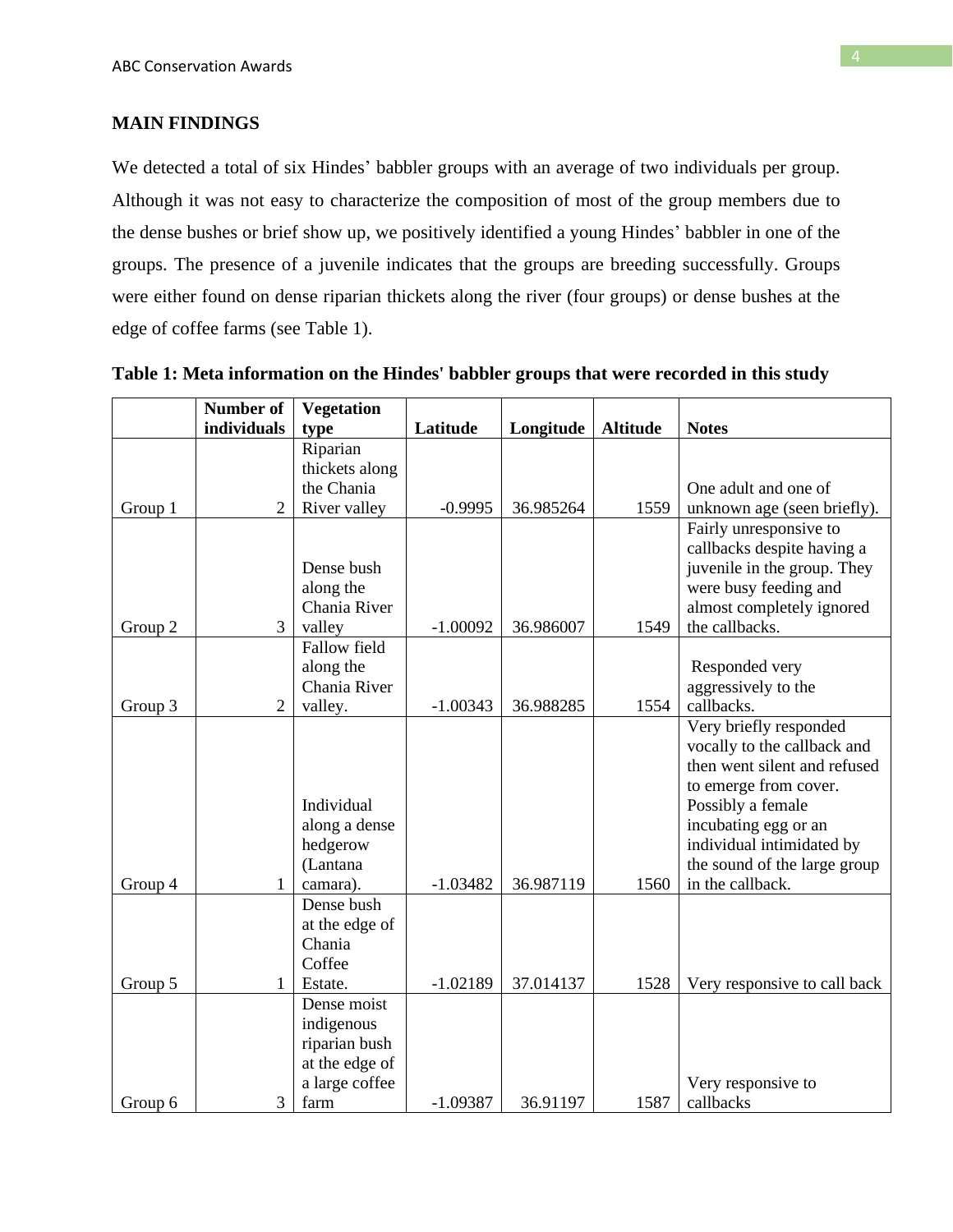One group was detected in an area where the Hindes' babbler is presumably extinct according to the current Birdlife International/IUCN map of the geographical distribution of this species in Kenya (Figure 1 and 2).



**Figure 2: Zoomed map of the area of study showing the location of the Hindes' babbler groups recorded during this study.**

### **CONSERVATION IMPLICATION**

Although the Nairobi Metropolitan is developing at an unprecedent rate, our studies shows that the Kenyan endemic Hindes' babbler is still existing within this area, though in small numbers. Notably, this species is surviving in areas with dense bushes either at the fringe of agricultural lands or along the river valleys. Continued survival of this species at the greater Nairobi Metropolitan depends on the presence of these suitable habitats (fallow land and indigenous bushes along the river valleys). However, with the growing demand for living spaces for the population that is dependent on Nairobi City for employment and social facilities and the need for the Kenyan government to achieve its development agenda – Vision 2030, changes in land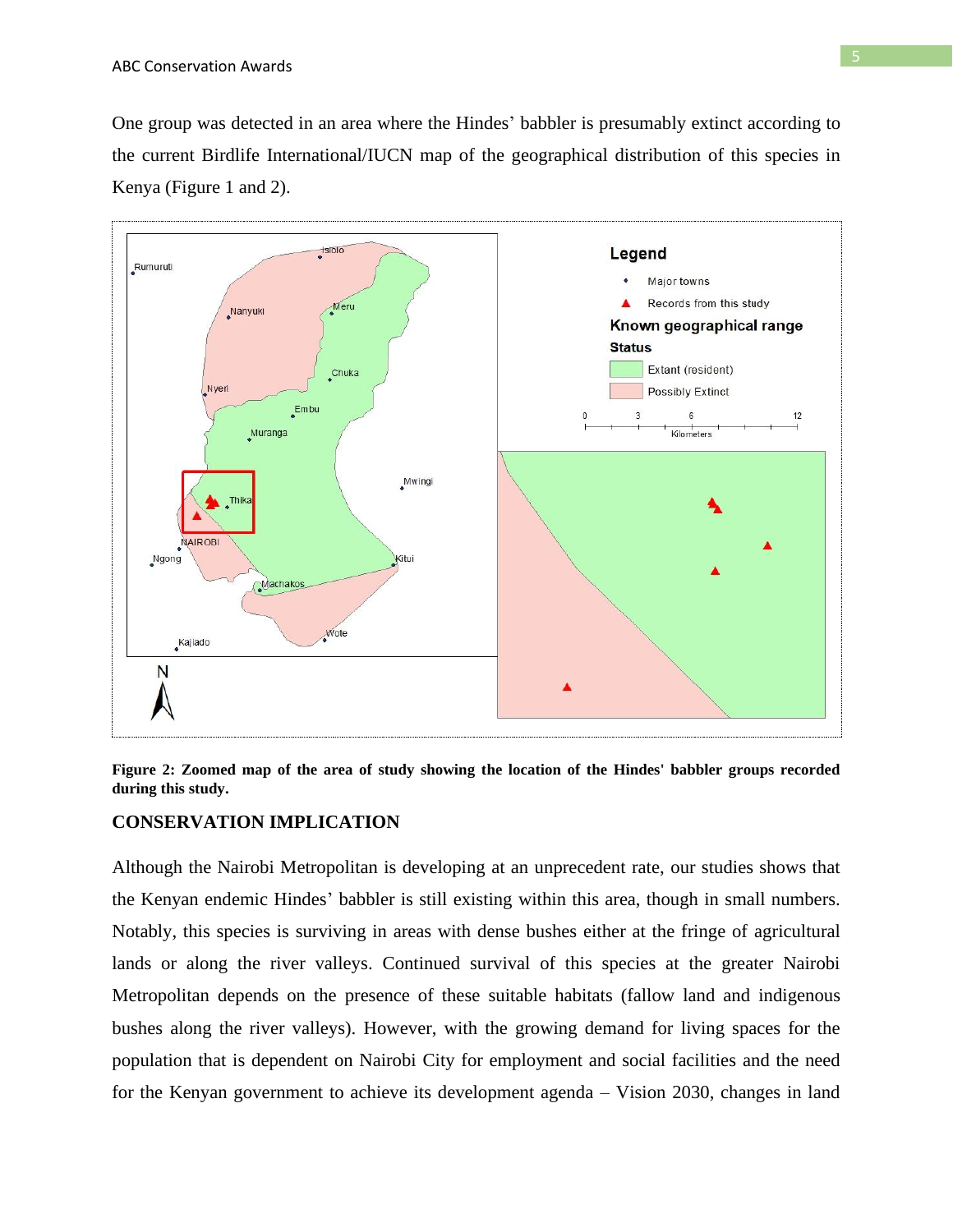use (conversation of fallow land and coffee farms to real estates and other public utilities) are inevitable. There is therefore a need to sensitize land owners on the presence of this endemic and globally threatened bird and the importance of sharing land to help conserve its long-term existence.

Based on this study it is clear that this species still exists in areas where it was thought to be locally extinct according to the current Birdlife International species distribution range. There is a need to update the distribution range maps of this species in Kenya to facilitate effective monitoring and conservation.

#### **EXPENDITURE**

| <b>Item</b>           | <b>Description</b> | <b>Units</b> | <b>Number</b> | <b>Unit cost</b> | <b>Total cost</b>                                                  | <b>Unit cost</b> | Total cost $(f)$                           |
|-----------------------|--------------------|--------------|---------------|------------------|--------------------------------------------------------------------|------------------|--------------------------------------------|
|                       |                    |              |               | (Ksh)            | (Ksh)                                                              | (f)              |                                            |
| <b>Field Expenses</b> |                    |              |               |                  |                                                                    |                  |                                            |
| Vehicle hire          |                    | $\Omega$     | $\Omega$      | $\Omega$         |                                                                    |                  | $\Omega$                                   |
|                       |                    |              |               |                  |                                                                    |                  | The Ornithology Section of NMK Land        |
|                       |                    |              |               |                  |                                                                    |                  | Rover was utilized for this project. Fuel, |
|                       |                    |              |               |                  | maintenance and driver's cost were<br>covered by the project funds |                  |                                            |
| Fuel and              | Local travel       | km/day       | 540           | 15               | 8100                                                               | 0.12             | 64.8                                       |
| maintenance           | within research    |              |               |                  |                                                                    |                  |                                            |
|                       | study sites        |              |               |                  |                                                                    |                  |                                            |
| Driver                | £/person/day       | Man/day      | 36            | 1500             | 54000                                                              | 11.54            | 415.44                                     |
| allowance             |                    |              |               |                  |                                                                    |                  |                                            |
| <b>Subtotal</b>       |                    |              |               |                  | 62100                                                              |                  | 480.24                                     |
| <b>Stipend</b>        |                    |              |               |                  |                                                                    |                  |                                            |
| Allowance for         | £ / $person/day$   | Man/day      | 36            | 1500             | 54000                                                              | 11.54            | 415.44                                     |
| local guide           |                    |              |               |                  |                                                                    |                  |                                            |
| Daily subsidy         | £/person/day       | Man/day      | 144           | 800              | 115200                                                             | 6.14             | 884.16                                     |
| for four              |                    |              |               |                  |                                                                    |                  |                                            |
| researchers -         |                    |              |               |                  |                                                                    |                  |                                            |
| lunches               |                    |              |               |                  |                                                                    |                  |                                            |
|                       |                    |              |               |                  |                                                                    |                  |                                            |
| <b>Subtotal</b>       |                    |              |               |                  | 169200                                                             |                  | 1299.6                                     |
| Stationery            | Field notebooks,   | Lump sum     |               |                  | 5600                                                               |                  | 43.06                                      |
|                       | pens and pencils   |              |               |                  |                                                                    |                  |                                            |
|                       |                    |              |               |                  |                                                                    |                  |                                            |
| <b>Sub-Total</b>      |                    |              |               |                  | 5600                                                               |                  | 43.06                                      |
| <b>Grand-Total</b>    |                    |              |               |                  | 236900                                                             |                  | 1822.9                                     |

Note:  $E = UK$  Sterling pounds and  $Ksh =$  Kenya Shillings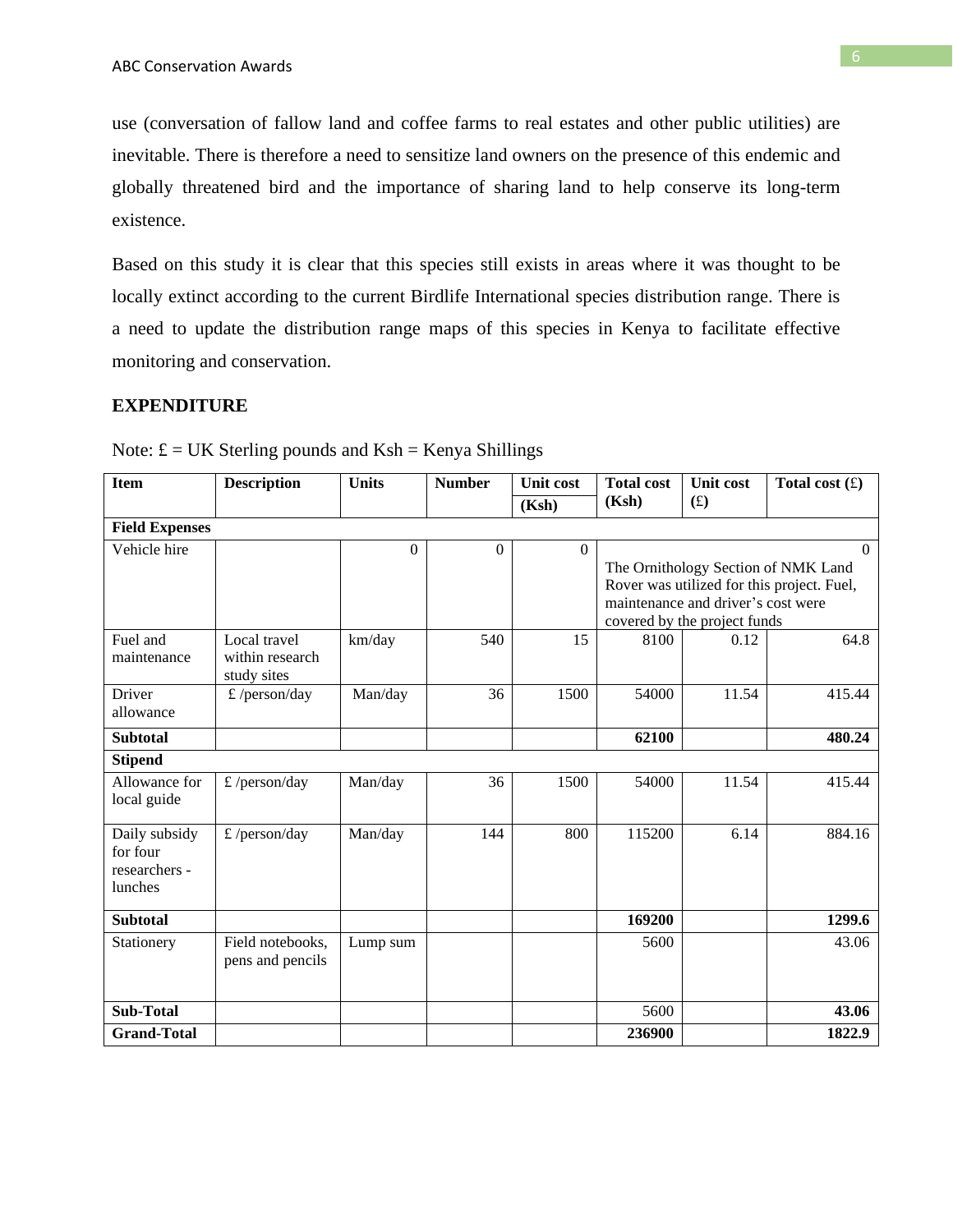## **LIST OF APPENDICES**

## **Appendix 1: Pictorial illustration of field observations**



river valleys and secondary growth at the fringes of farmlands



## **Appendix 2: Sub-regions that were visited within the study area**

| <b>Surveyed regions</b>                                                         | Sub-county |
|---------------------------------------------------------------------------------|------------|
| 1. Kibidav Farm (Kabete) and nearby riparian thickets bordering University of   | Kabete     |
| Nairobi Lower Kabete Campus                                                     |            |
| 2. Paradise Lost and surrounding coffee farms (incl. Kibidav Farm)              | Kiambu     |
| 3. Areas of suitable habitat around Tatu City north to areas around Kofinaf and | Ruiru      |
| the Coffee Research Institute                                                   |            |
| 4. Areas of suitable habitat near Karuahia waterfront north and west to Gatundu | Juja       |
| and south-east to Juja town                                                     |            |
| 5. Riparian bush, coffee farms and thickets along the Chania River from Chania  | Thika West |
| Coffee Estate to an area of dense human settlements area along the Thika-       |            |
| Mangu Road                                                                      |            |